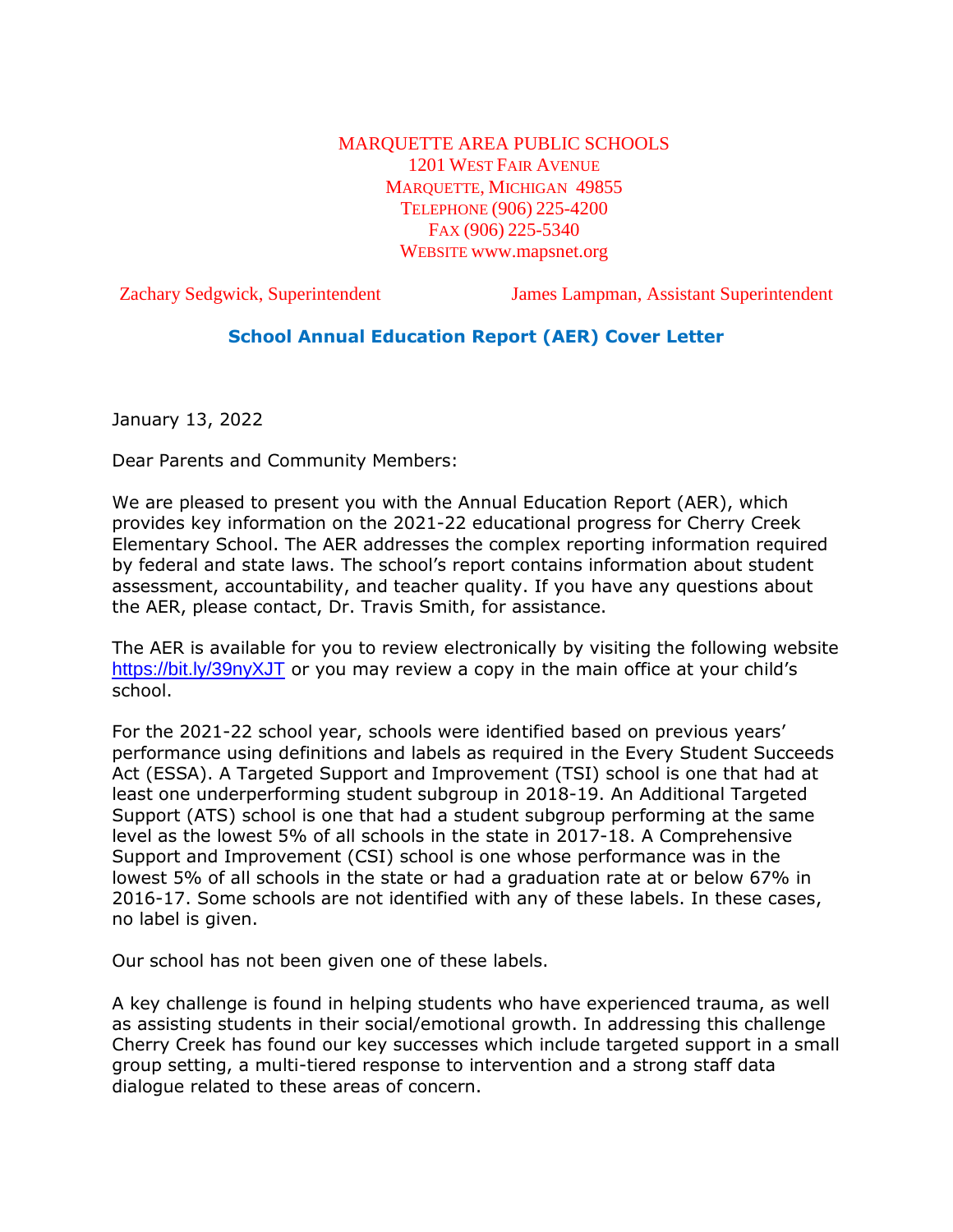State law requires that we also report additional information.

### **PROCESS FOR ASSIGNING PUPILS TO THE SCHOOL**

The Marquette Area Public School District has identified attendance areas for each building as well as a policy and process to address parents' school of choice requests. Copies of this policy and procedures are available through the office of each school. Parents have been notified of the policy and process for schools of choice requests.

#### **THE STATUS OF THE 3-5 YEAR SCHOOL IMPROVEMENT PLAN**

Cherry Creek School Improvement Plan is updated on an annual basis to reflect progress on identified goals and to address changing needs.

### **SPECIALIZED SCHOOLS**

Cherry Creek is not identified as a specialized school.

### **ACCESS TO THE CORE CURRICULUM**

The Core Curriculum can be accessed through the MAPS website [www.mapsnet.org.](http://www.mapsnet.org/)

### **STUDENT ACHIEVEMENT RESULTS:**

Cherry Creek Elementary School uses the Northwest Evaluation Association Assessment (NWEA) as a district assessment tool in grades K-5 in the areas of reading, math, and science.

**Student Achievement Results –** The aggregate percentage of students who achieved at or above benchmark on the following district assessments is as follows:

| 2019-2020 Mathematics                | 2020-2021 Mathematics                |
|--------------------------------------|--------------------------------------|
| NWEA-MAP Test (winter)               | NWEA-MAP Test (winter)               |
| Kindergarten- 68% of Students At or  | Kindergarten- 76% of Students At or  |
| Above Norm Grade Level Mean RIT      | Above Norm Grade Level Mean RIT      |
| Grade 1-80% of Students At or Above  | Grade 1-65% of Students At or Above  |
| Norm Grade Level Mean RIT            | Norm Grade Level Mean RIT            |
| Grade 2-56% of Students At or Above  | Grade 2- 66% of Students At or Above |
| Norm Grade Level Mean RIT            | Norm Grade Level Mean RIT            |
| Grade 3- 63% of Students At or Above | Grade 3- 64% of Students At or Above |
| Norm Grade Level Mean RIT            | Norm Grade Level Mean RIT            |
| Grade 4-58% of Students At or Above  | Grade 4- 68% of Students At or Above |
| Norm Grade Level Mean RIT            | Norm Grade Level Mean RIT            |
| Grade 5-59% of Students At or Above  | Grade 5-46% of Students At or Above  |
| Norm Grade Level Mean RIT            | Norm Grade Level Mean RIT            |
|                                      |                                      |